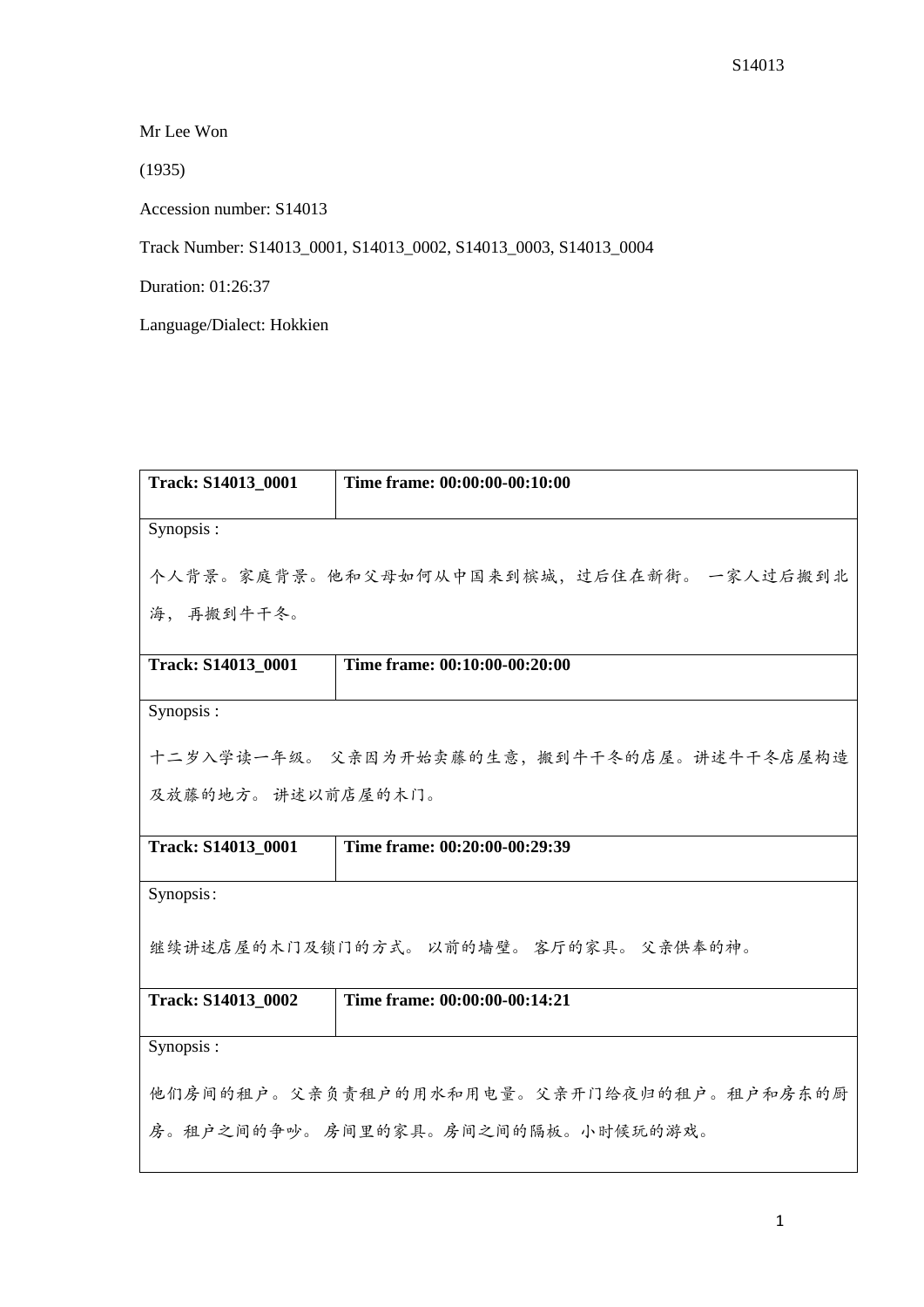| Track: S14013_0003                           | Time frame: 00:00:00-00:10:00               |  |
|----------------------------------------------|---------------------------------------------|--|
| Synopsis:                                    |                                             |  |
|                                              | 讲述日本飞机来的情形。 他们一家跑到中路避难的情况。 讲述新街一些店屋被烧毁的情形。  |  |
| 在新街租房间时出入的后门。                                |                                             |  |
|                                              |                                             |  |
| Track: S14013_0003                           | Time frame: 00:10:00-00:19:56               |  |
| Synopsis:                                    |                                             |  |
|                                              | 他大约十七、八岁时父亲藤店的摆设及藤的种类。 形容楼下和楼上的窗户及开窗户的方式。   |  |
|                                              | 二十岁出外工作, 三十五岁回来接手父亲的生意后, 在生意上做出的改变, 以及当时的生意 |  |
| 额。                                           |                                             |  |
|                                              |                                             |  |
| Track: S14013_0004                           | Time frame: 00: 00:00-00:10:00              |  |
| Synopsis:                                    |                                             |  |
| 2000 年屋租统制法令废除后的情况。 讲述他以前失恋的情形。 他结婚时的情形。     |                                             |  |
|                                              |                                             |  |
| Track: S14013_0004                           | Time frame: 00:10:00-00:22:41               |  |
| Synopsis:                                    |                                             |  |
| 2000年屋租统制法令废除后一些租户离开。 他年轻时的生意和现在渐渐转淡的生意。 对楼上 |                                             |  |
| 空房的打算。 以前倒粪的情形。80年代生意比较好的情形。马来人买的家具。         |                                             |  |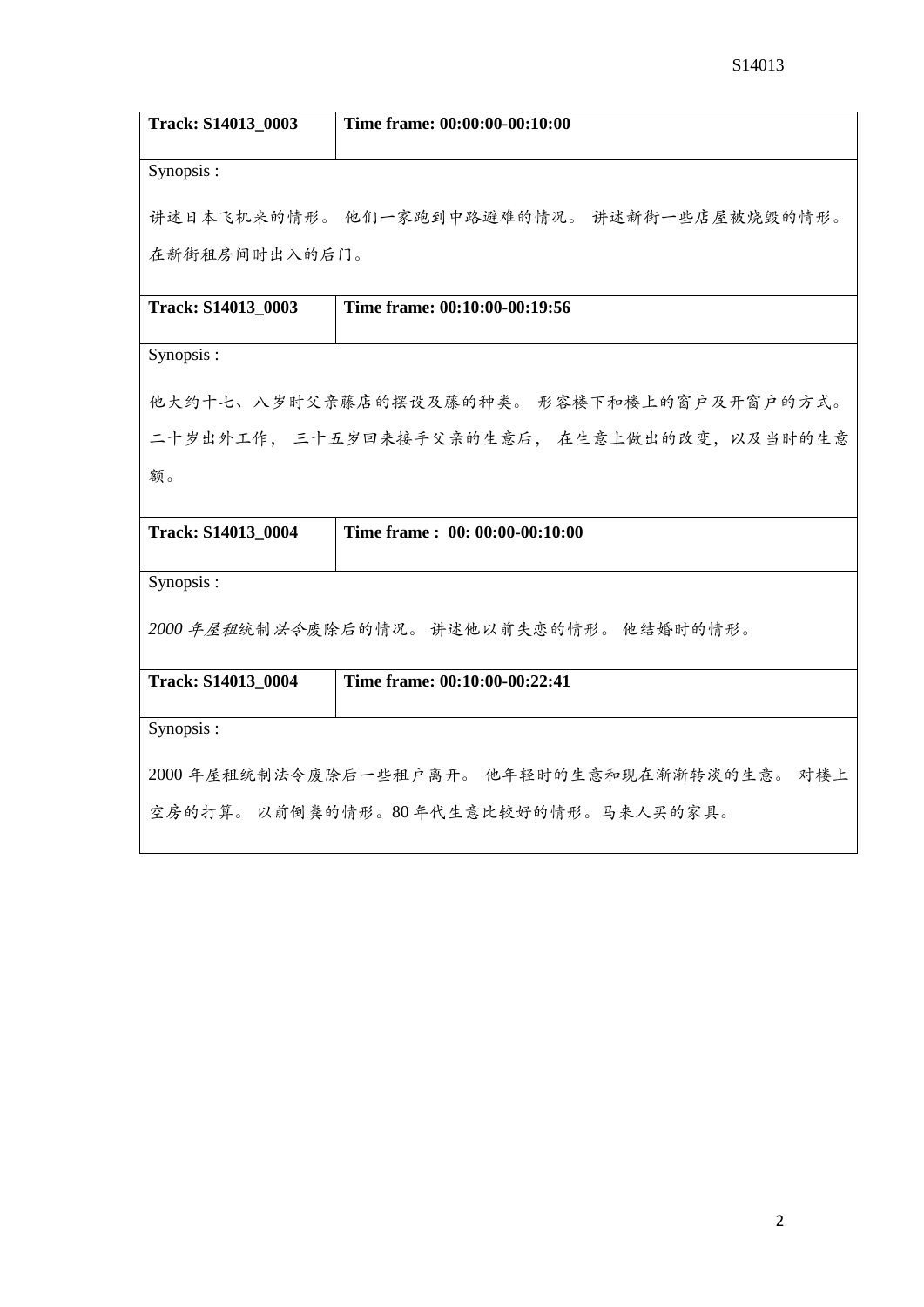Mr Lee Won

(1935)

Accession number: S14013

Track Number: S14013\_0001, S14013\_0002, S14013\_0003, S14013\_0004

Duration: 01:26:37

Language/Dialect: Hokkien

| Track: S14013_0001                                                                                                                                                                                         | Time frame: 00:00:00-00:10:00                                                                             |  |
|------------------------------------------------------------------------------------------------------------------------------------------------------------------------------------------------------------|-----------------------------------------------------------------------------------------------------------|--|
| Synopsis:                                                                                                                                                                                                  |                                                                                                           |  |
|                                                                                                                                                                                                            | Personal and family background. How he and his parents travelled from China to Penang, and then           |  |
|                                                                                                                                                                                                            | stayed at Campbell Street. His family then moved to Butterworth before they settled down at Chulia        |  |
| Street.                                                                                                                                                                                                    |                                                                                                           |  |
| Track: S14013_0001                                                                                                                                                                                         | Time frame: 00:10:00-00:20:00                                                                             |  |
| Synopsis:                                                                                                                                                                                                  |                                                                                                           |  |
|                                                                                                                                                                                                            | Entered primary school at the age of 12. Their moving into the shophouse at Chulia Street because of      |  |
|                                                                                                                                                                                                            | his father's rattan business. Description about the features of the shophouse at Chulia Street and places |  |
| to put rattan. The wooden door of the shophouse in the past.                                                                                                                                               |                                                                                                           |  |
| Track: S14013_0001                                                                                                                                                                                         | Time frame: 00:20:00-00:29:39                                                                             |  |
| Synopsis:                                                                                                                                                                                                  |                                                                                                           |  |
| Continued with description of the wooden door of the shophouse and the way to lock the door. The wall                                                                                                      |                                                                                                           |  |
| in the past. Furniture in the living room. Deities that his father worshipped.                                                                                                                             |                                                                                                           |  |
| Track: S14013_0002                                                                                                                                                                                         | Time frame: 00:00:00-00:14:21                                                                             |  |
| Synopsis:                                                                                                                                                                                                  |                                                                                                           |  |
| Their tenants. His father's duty in controlling the amount of water and electricity used by the tenants,                                                                                                   |                                                                                                           |  |
| and to open door for the tenant who came back late. Kitchen used by the tenants and owner. Argument<br>among the tenants. Furniture in the bedrooms. Partition between the rooms. Games played as a child. |                                                                                                           |  |